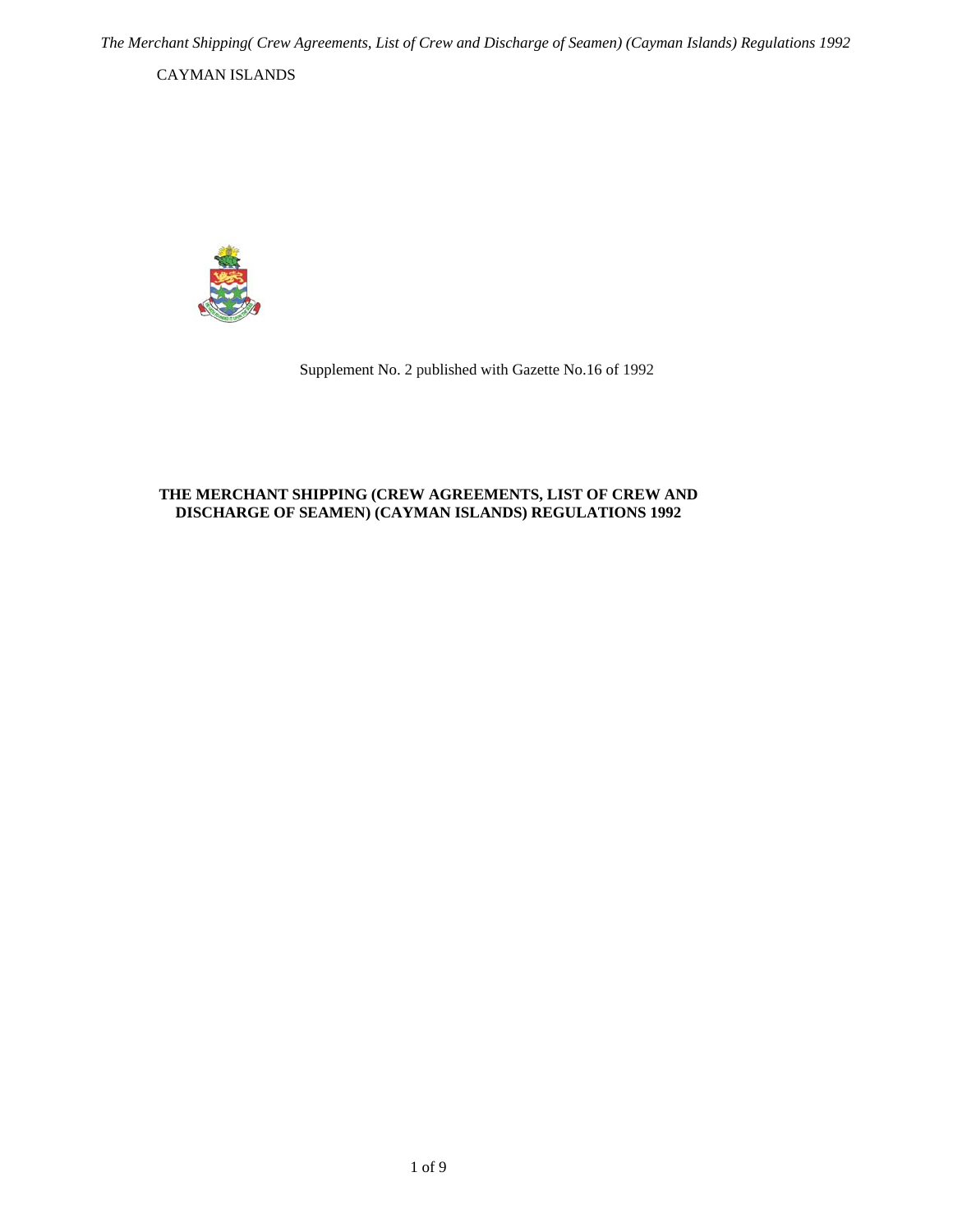## **ARRANGEMENT OF REGULATIONS**

## **[PART 1](#page-2-0) - Citation, Commencement and Interpretation**

- <span id="page-1-0"></span>1. [Citation and commencement](#page-2-1)
- 2. [Interpretation](#page-2-2)

## **[PART 2](#page-2-3) - Engagement of Seamen**

- 3. [Interpretation of Part 2](#page-2-4)
- 4. [Exemptions from requirements of section 1\(Crew agreements\)](#page-2-5)
- 5. [Carrying of copy of crew agreements in ships](#page-3-0)
- 6. [Delivery of crew agreements](#page-0-0)
- 7. [Display of crew agreements](#page-4-0)
- 8. [Supply and production of copy documents](#page-4-1)
- 9. [Production of documents to shipping masters, officers, to customs and proper](#page-4-2)  **[officers](#page-4-2)**
- 10. [Offences under Part 2](#page-4-3)

## **[PART 3](#page-4-4) - List of Crew**

- 11. [Interpretation of Part 3](#page-4-5)
- 12. [Exemptions form the requirements of section 69 of the Act \(Lists of Crew\)](#page-4-6)
- 13. [List of crew contained in crew agreement](#page-4-7)
- 14. [Particulars to be specified in list of crew](#page-5-0)
- 15. [Copies of list of crew](#page-5-1)
- 16. [Copy of list of crew to be delivered in certain circumstances](#page-5-2)
- 17. [Copy of list of crew to be produced](#page-5-3)
- 18. [Delivery of list of crew to Registrar General](#page-6-0)
- 19. [Duration of list of crew](#page-6-1)
- 20. [Delivery of list of crew](#page-6-2)
- 21. [Production of list of crew](#page-6-3)
- 22. [Offences under Part 3](#page-6-4)

## **[PART 4](#page-7-0) - Discharge of Seamen**

- 23. [Notice of discharge](#page-7-1)
- 24. [Discharge](#page-7-2)
- 25. [Procedure on discharge](#page-7-3)
- 26. [Offences under Part 4](#page-8-0)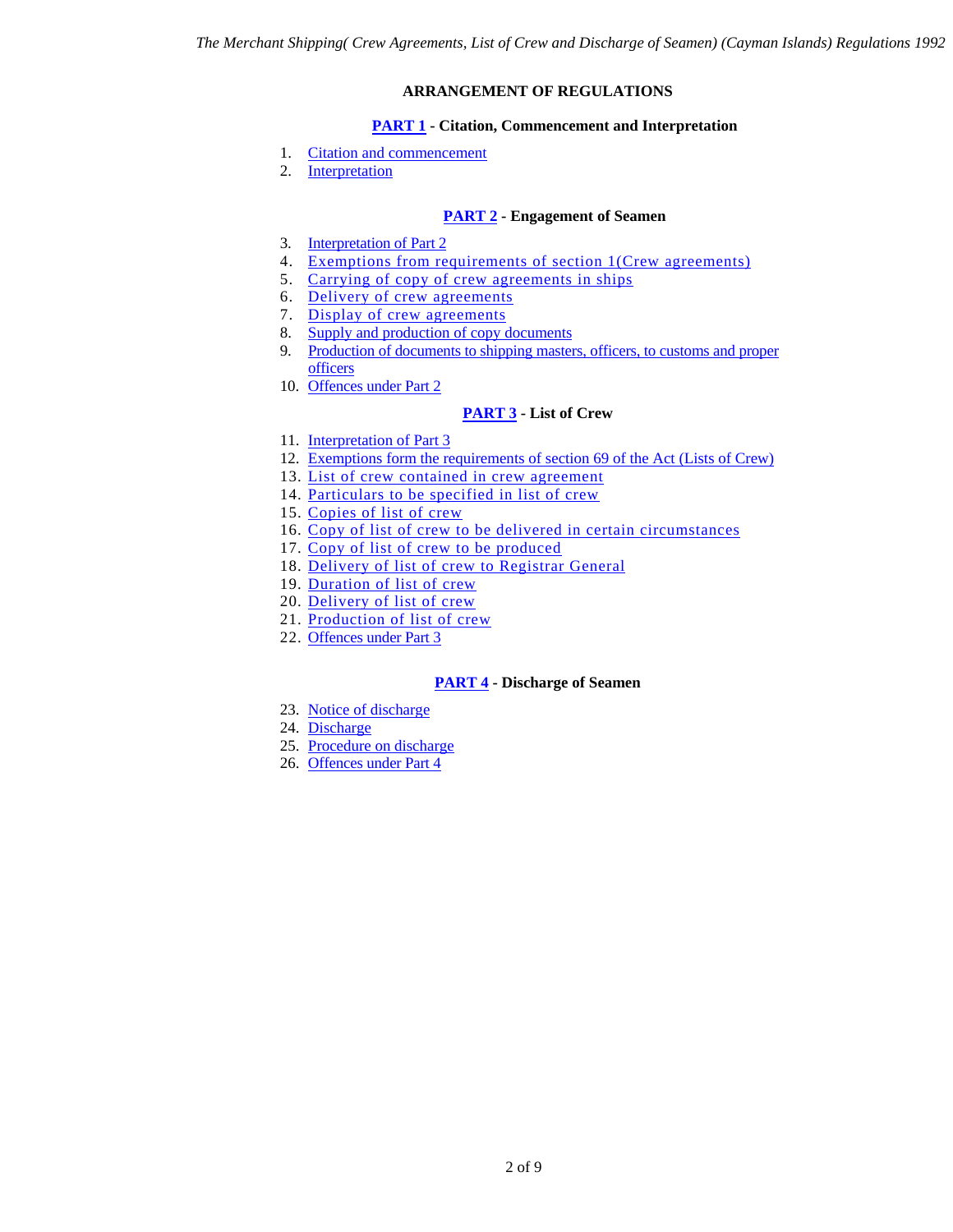#### **THE MERCHANT SHIPPING ACT 1980**

### **THE MERCHANT SHIPPING (CREW AGREEMENTS, LIST OF CREW AND DISCHARGE OF SEAMEN) (CAYMAN ISLANDS) REGULATIONS 1989**

The Governor in Council, in exercise of his powers under sections 1(5) and (7), 2, 3, 69 and 92 of the Merchant Shipping Act 1970 and of all other powers enabling him in that behalf, makes the following Regulations -

### **PART 1 - CITATION, COMMENCEMENT AND INTERPRETATION**

<span id="page-2-1"></span><span id="page-2-0"></span>1. These regulations may be cited as the Merchant Shipping (Crew Agreements, Lists of Crew and Discharge of Seamen) Regulations 1992 and shall come into force on the 11th day of August 1992. Citation and commencement

<span id="page-2-2"></span>Interpretation 2. In these Regulations-

"the Act" means the Merchant Shipping Act 1970 as extended to the Cayman Islands;

"Cayman Islands Ship" means a ship registered in the Cayman Islands or an unregistered ship in which a majority interest is owned by persons each of which is a citizen of the Cayman Islands or a body corporate which is established under the law of the Cayman Islands and has its principal place of business on a part of the Cayman Islands;

"citizen of the Cayman Islands" means a British Dependant Territory Citizen by virtue of a connection with the Cayman Islands;

"coastal voyage" means a voyage between places in the Cayman Islands or from and returning to such a place during which in either case, no call is made at any place outside the Cayman Islands;

"proper officer" means, in relation to a port of a country outside the Cayman Islands that is not a foreign country, any officer exercising in that port functions similar to those of a shipping master, and in relation to any other port outside the Cayman Islands, a consular officer;

"ship" means a Cayman Islands ship but does not include a fishing vessel;

"unregistered ship" means a ship that is not registered in the Cayman Islands or elsewhere; and

reference to the gross or to the register tonnage of a ship are, in the case of a ship having alternative gross or alternative register tonnages, references to the larger of its gross tonnages or to the larger of its register tonnages, as the case may be.

#### **PART - 2 ENGAGEMENT OF SEAMEN**

3. In this Part "the appropriate shipping master or proper officer" means a shipping master or proper officer for the place at which a crew agreement, or an agreement with any person added to those contained in a crew agreement, is or is to be made.

4. (1) the requirements of section 1 of the Act relating to crew agreements shall not apply to the following descriptions of ships and voyages -

(crew agreements) (a) a ship belonging to the Port Authority of the Cayman Islands;

(b) a ship of less than 100 register tons;

(c) a pleasure yacht;

(d) a voyage by any ship solely for the purpose of trials of the ship, its machinery or equipment which begins and ends at a place or places in one country and during which the ship does not call at any other place outside that country.

<span id="page-2-4"></span><span id="page-2-3"></span>Interpretation of Part 2

<span id="page-2-5"></span>Exemptions from requirements of section 1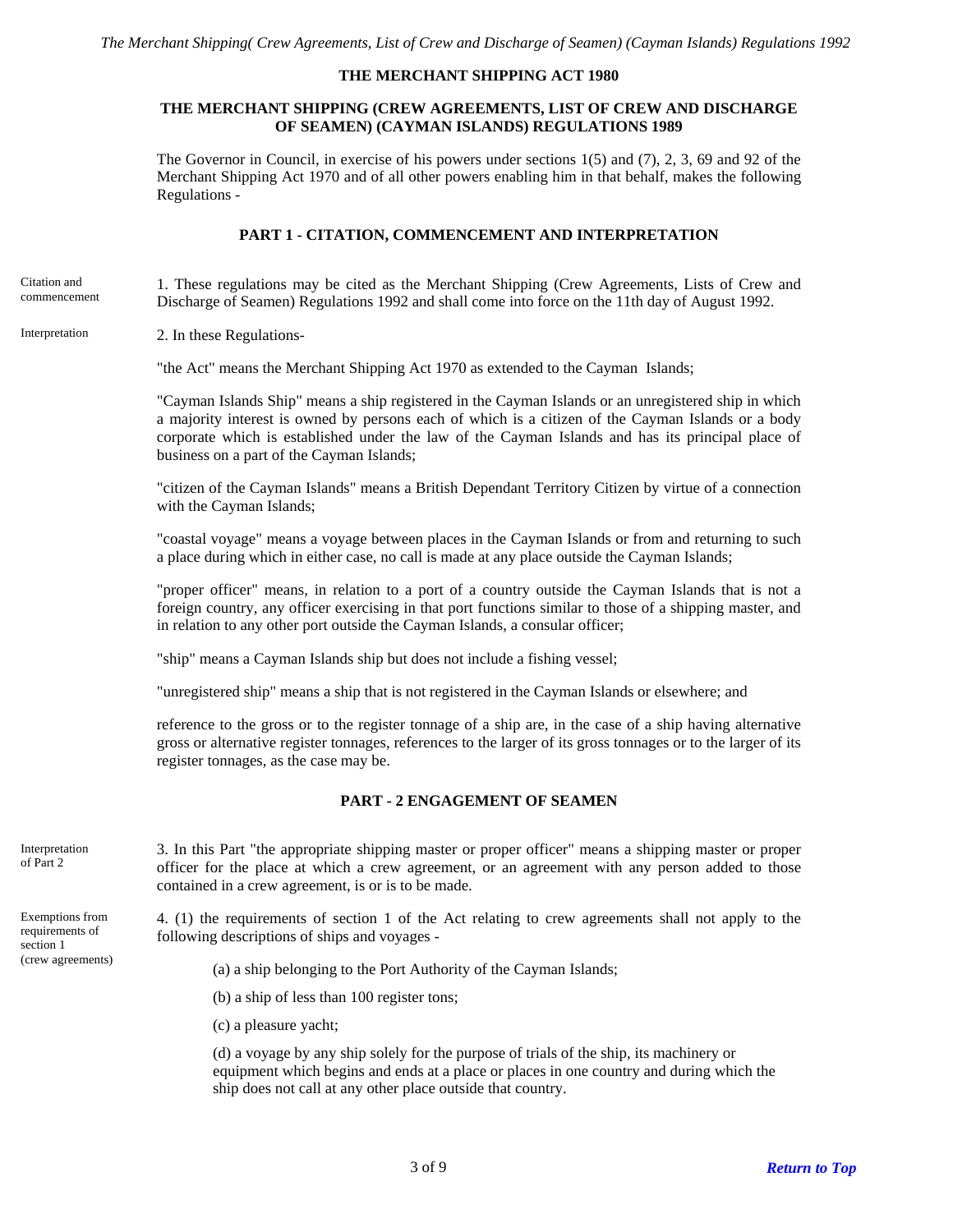(2) The requirements of section 1 of the Act relating to crew agreements shall not apply to the following descriptions of seamen -

(a) a person employed in a ship in connection with the construction, alteration, repair or testing of the ship, its machinery or equipment, and not engaged in the navigation of the ship;

(b) a person solely employed in work directly related to -

(i) the exploration of the seabed or sub-soil or the exploitation of their natural resources; or

(ii) the storage of gas in or under the seabed or the recovery of gas so stored; or (iii) the laying, inspection, testing, repair, alteration, renewal or removal of any submarine telegraph cable; or

(iv) the assembling, inspection, testing, maintaining, adjusting, repairing, altering, renewing changing the position of, or dismantling a pipe-line or length of pipe-line, other than a pipe-line which forms part of an off-shore installation or the equipment of any vessel or vehicle, or any activity ancillary to or carried out in connection with or for the purpose of such work; or

(v) the provision of goods, personal services or entertainment on board;

and who is not employed by the owner or the person employing the master of the ship and is not engaged in the navigation of the ship in the deck, engine room, radio, medical or catering department of that ship and who has been given a written statement by his employer specifying-

(c) the nature of the employment, the remuneration, the intervals at which the remuneration is to be paid and the length of notice which he is required to give and entitled to receive to determine his employment; and

(d) any terms or conditions of his employment relating to sick pay hours of work (including any terms and conditions relating to normal working hours), pensions and entitlement to holidays;

(e) a member of the naval, military or air forces of the Crown or of any service administered by the Defence Council, when acting as such a member.

5. (1) A ship required under section 1 of the Act to carry a crew agreement may, in the case of an agreement which relates to both that and to other ships and which is kept either at an address ashore in the Cayman Islands or at an address outside the Cayman Islands to which the Registrar of Shipping has given his consent to the agreement being kept, comply with that requirement by carrying a copy of the agreement certified in the manner provided by paragraph (2).

(2) A copy of a crew agreement carried in a ship in accordance with paragraph (1) shall bear a certificate signed by the master certifying that it is a true copy of the crew agreement and specifying the address at which the crew agreement is kept and the name of the person by whom it is so kept.

6. The employer shall, within three days of the date when the last person remaining employed under the crew agreement ceases to be employed under that agreement, or if it is not practicable within that period, as soon as practicable thereafter, deliver the crew agreement to a shipping master or proper officer for the place where the ship was when that person ceased to be so employed. If the crew agreement covers an indefinite period the employer shall deliver a copy of the crew agreement within seven days of the crew agreement being opened to a shipping master or proper officer for the place where the ship was when the agreement opened.

<span id="page-3-0"></span>Carrying of copy of crew agreement in ships

Delivery of crew agreement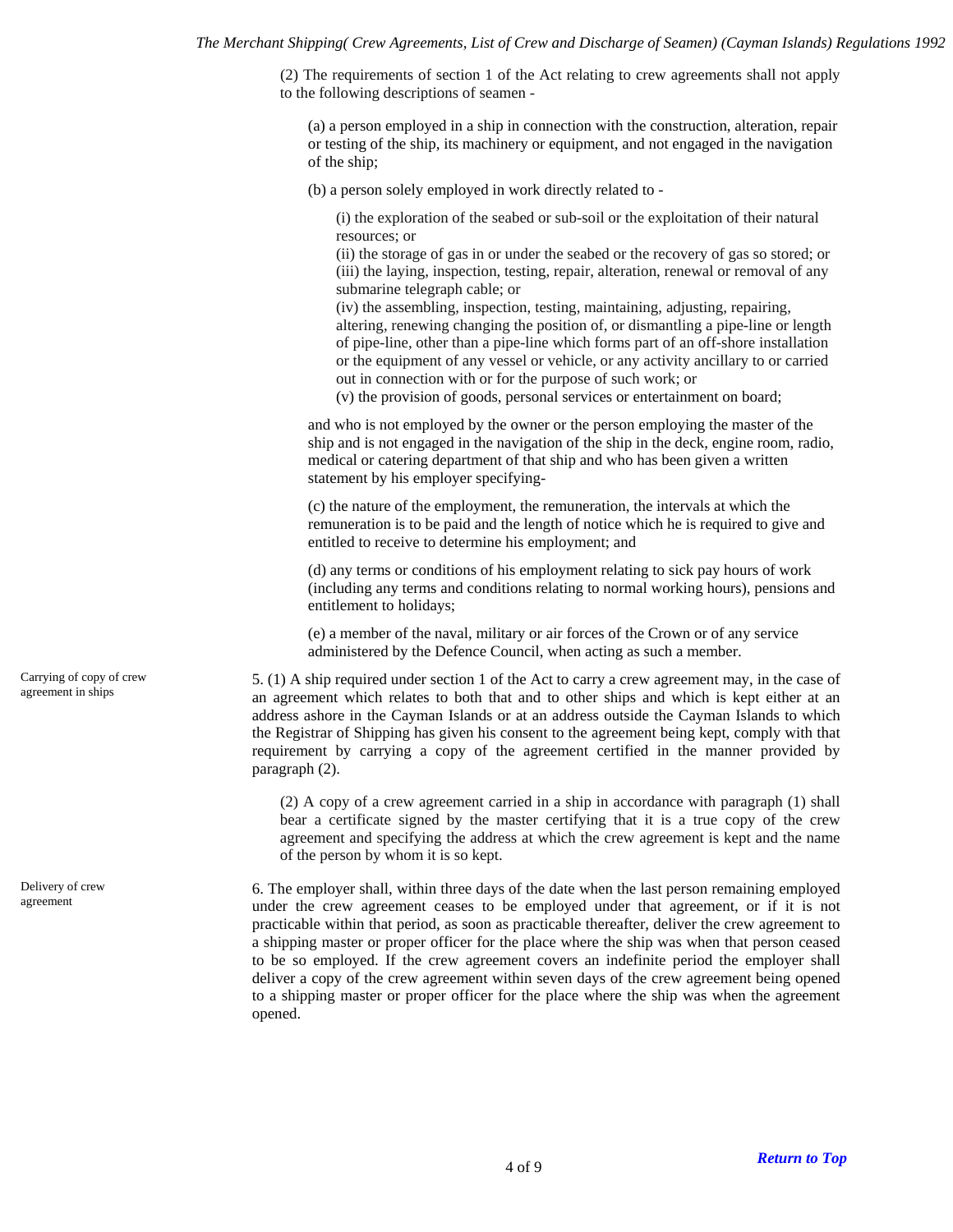## *The Merchant Shipping( Crew Agreements, List of Crew and Discharge of Seamen) (Cayman Islands) Regulations 1992*

<span id="page-4-7"></span><span id="page-4-6"></span><span id="page-4-5"></span><span id="page-4-4"></span><span id="page-4-3"></span><span id="page-4-2"></span><span id="page-4-1"></span><span id="page-4-0"></span>

| Display of crew<br>agreement                                                                      | 7. The master of a ship shall cause -                                                                                                                                                                                                                               |  |  |
|---------------------------------------------------------------------------------------------------|---------------------------------------------------------------------------------------------------------------------------------------------------------------------------------------------------------------------------------------------------------------------|--|--|
|                                                                                                   | (a) a copy of any crew agreement relating to the ship; or                                                                                                                                                                                                           |  |  |
|                                                                                                   | (b) an extract containing the terms of that agreement applicable -                                                                                                                                                                                                  |  |  |
|                                                                                                   | (i) to all seamen employed under it, and<br>(ii) to each description of seamen so employed,                                                                                                                                                                         |  |  |
|                                                                                                   | to be posted in some conspicuous place on board the ship where it can be read by the persons<br>employed under the crew agreement and he shall cause it to be kept so posted and legible so<br>long as any seaman is employed in the ship under the crew agreement. |  |  |
| Supply and production<br>documents                                                                | 8. Upon a seaman making a demand of his employer or of the master, the employer or the master, as<br>the case may be, shall, within a reasonable time -                                                                                                             |  |  |
|                                                                                                   | (a) cause to be supplied to him a copy of the crew agreement under which he is employed or<br>such extracts therefrom as are necessary to show the terms on which he is employed; and                                                                               |  |  |
|                                                                                                   | (b) cause to be made available to him a copy of any document referred to in the agreement.                                                                                                                                                                          |  |  |
| Production of<br>documents to<br>shipping masters,<br>officers, to Customs<br>and proper officers | 9. The master shall, on demand by a shipping master, an officer of Customs or a proper officer produce<br>to him -                                                                                                                                                  |  |  |
|                                                                                                   | (a) any crew agreement, or the copy of any crew agreement carried in the ship in pursuance of<br>regulation 5; and                                                                                                                                                  |  |  |
|                                                                                                   | (b) any certificate evidencing an exemption granted by the Governor in Council from the<br>requirements of section 1 of the Act with respect to the ship or to any person in it.                                                                                    |  |  |
| Offences under<br>Part 2                                                                          | 10. (1) A person who fails to comply with an obligation imposed on him by or under regulation 6 or 8<br>shall be guilty of an offence.                                                                                                                              |  |  |
|                                                                                                   | (2) A master who fails to comply with an obligation imposed on him by or under regulation 7, 8 or<br>9 shall be guilty of an offence.                                                                                                                               |  |  |
|                                                                                                   | (3) An offence under this Regulation shall be punishable on summary conviction with a fine not<br>exceeding \$5,000.                                                                                                                                                |  |  |
|                                                                                                   | <b>PART 3 - LISTS OF CREW</b>                                                                                                                                                                                                                                       |  |  |
| Interpretation of<br>Part 3                                                                       | 11. In this Part -                                                                                                                                                                                                                                                  |  |  |
|                                                                                                   | "endorsement", In relation to a certificate of competency or of service, means an endorsement in<br>respect of a trading area, type of ship or dangerous cargo;                                                                                                     |  |  |
|                                                                                                   | "seaman" Includes the master of a ship; and                                                                                                                                                                                                                         |  |  |
|                                                                                                   | except where the context otherwise requires, references to the employment of a seaman in a ship<br>include references to engagement, and references to discharge include references to termination of<br>engagement.                                                |  |  |
| Exemptions from<br>the requirements<br>of section 69 of<br>the Act (lists of crew)                | 12. The duty imposed by section 69 of the Act to make and maintain a list of the crew shall not apply<br>in relation to a pleasure yacht which is -                                                                                                                 |  |  |
|                                                                                                   | (a) engaged on a coastal voyage; or                                                                                                                                                                                                                                 |  |  |
|                                                                                                   | (b) engaged on any other voyage, provided that not more than 4 members of the crew receive<br>wages for their employment.                                                                                                                                           |  |  |
| List of crew contained<br>in crew agreement                                                       | 13. A list of crew may be contained in the same document as a crew agreement relating to one ship<br>only and any particulars entered in the crew agreement shall be treated as forming part of the<br>particulars entered in the list.                             |  |  |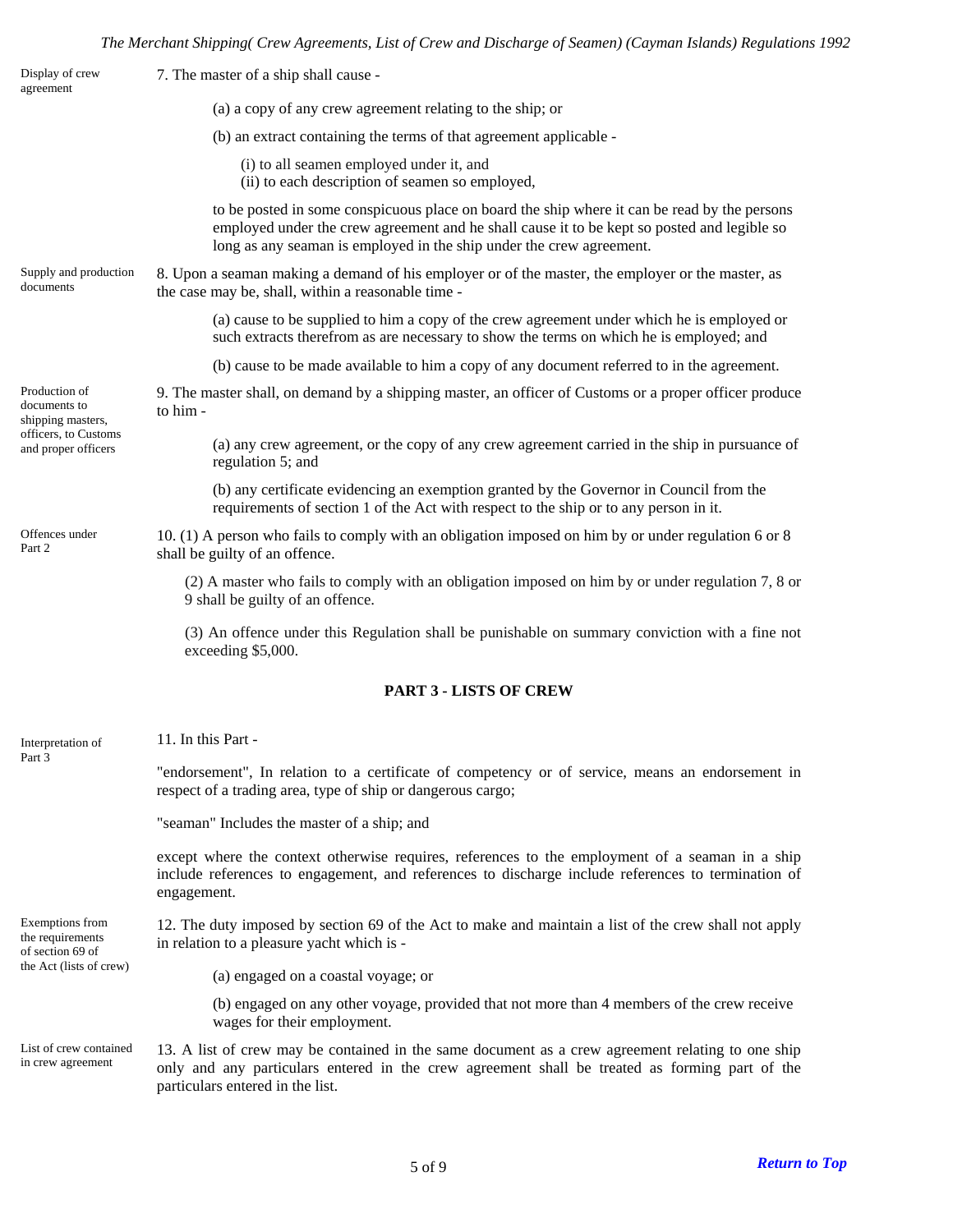*The Merchant Shipping( Crew Agreements, List of Crew and Discharge of Seamen) (Cayman Islands) Regulations 1992*

<span id="page-5-0"></span>Particulars to be 14 (1) Subject to paragraphs (2) and (3), a list of crew shall contain the following particulars - specified in list of crew

(a) (i) the name of the ship, its port of registry and official number;

(ii) the name of the owner of the ship and his address and of any person who is a charterer of the ship pursuant to a charter by demise;

(iii) the number of the certificate evidencing an exemption granted by the Governor in Council from the requirements of section 1 of the Act (which relates to crew agreements) with respect to the ship or any person in it; and

(b) subject to paragraph (4), with respect to every seaman from time to time on board the ship, whether or not he is employed under a crew agreement -

(i) his name and nationality;

(ii) his address;

(iii) the number of his current discharge book (if any) or the date and place of his birth;

(iv) the name of the ship in which he was last employed and, if he was discharged from that ship more than 12 months before he became employed in the ship to which the list of crew relates, the year in which he was so discharged; (v) the capacity in which he is employed in the ship;

(vi) the grade (including any command, service or other endorsement) and number of any certificate of competency or of service held by him;

(vii) the date on which he went on board the ship to commence his employment in it;

(viii) the date on and place at which he left the ship and, if he left on discharge, the reason for his discharge;

(ix) if he is left behind otherwise than on discharge, the date and place of and the reason (if known to the master) for this being done;

(x) the name and relationship of his next of kin and the address of his next of kin, if different from that of the seaman.

(2) A list of crew which relates to a ship belonging to the Port Authority of the Cayman Islands need contain only the particulars referred to in paragraphs  $(1)(a)(i)$  and  $(1)(b)(i)$ ,  $(ii)$ ,  $(vii)$  and  $(viii)$ .

(3) A list of crew which relates to seamen employed under a crew agreement need contain only the particulars referred to in paragraph  $(1)(a)(i)$  and, in respect of each seaman, the particulars referred to in paragraph  $(l)(b)(i)$ ,  $(ii)$ ,  $(iii)$  and  $(viii)$  if the remaining particulars referred to in paragraph (1) are contained in the crew agreement.

(4) With respect of a member of the naval, military or air forces of the Crown or of any service administered by the Defence Council when acting as such a member, a list of crew need contain only the particulars referred to in paragraph  $(1)(b)(i)$ ,  $(ii)$ ,  $(vii)$  and (viii).

<span id="page-5-1"></span>Copies of list of crew 15. (1) A copy of every list of crew (including all changes in it notified to the owner) shall be maintained by the owner of the Ship either at an address in the Cayman Islands or at an address outside the Cayman Islands to which the Registrar of Shipping has given his consent to the list being kept.

> (2) The master shall, as soon as practicable and in any event within 3 days of any change being made in the list of crew, notify the change to the owner of the ship.

16. When any person having in his possession the copy of a list of crew required to be maintained under regulation 15 has reason to believe that the ship to which it relates has been lost or abandoned, he shall immediately deliver the copy of the list to a shipping master or proper officer.

17. A person having in his possession a copy of a list of crew required to be maintained under regulation 15 shall produce it on demand to a shipping master or proper officer.

<span id="page-5-2"></span>Copy of list of crew to be delivered in certain circumstances

<span id="page-5-3"></span>Copy of list of crew to be produced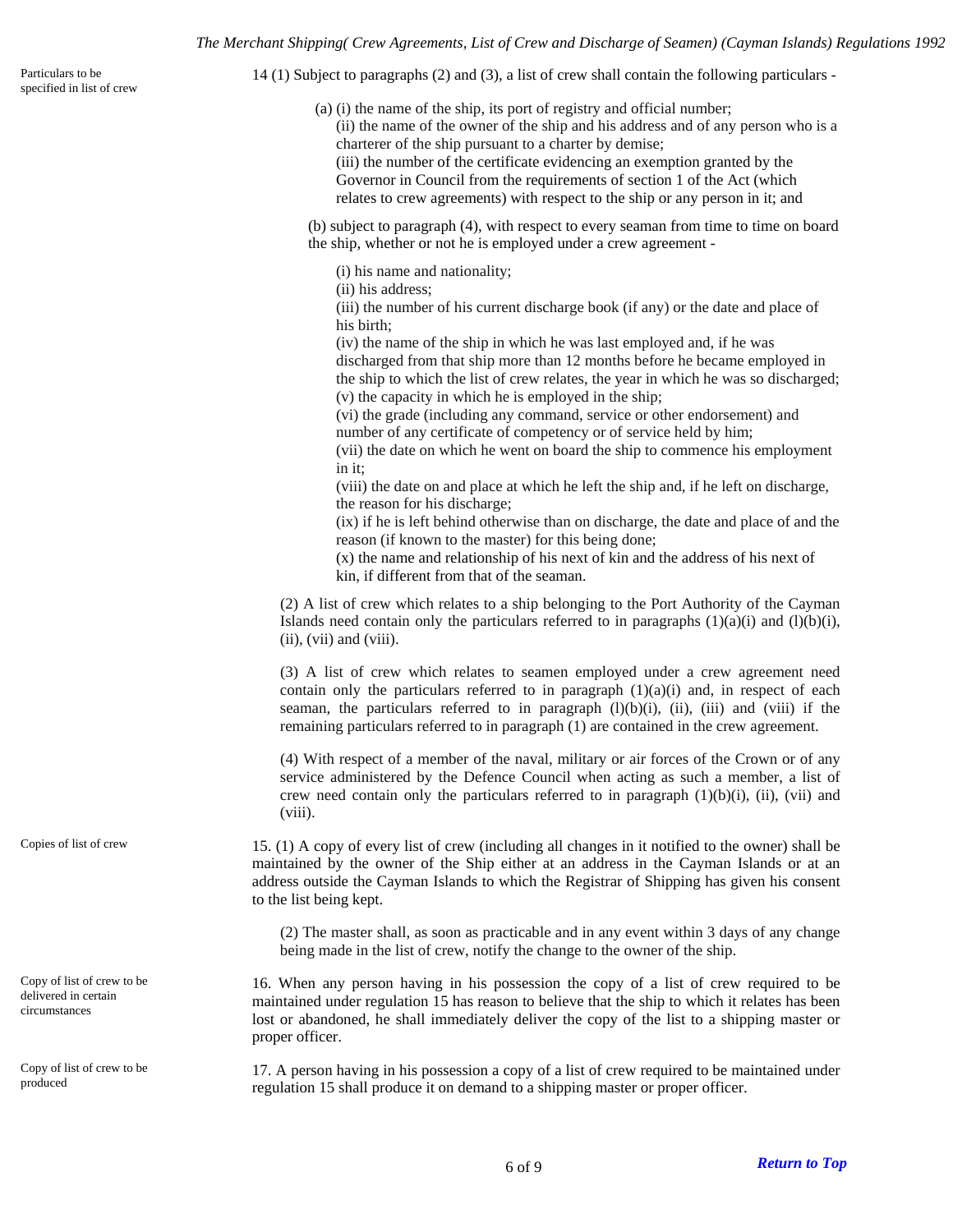## *The Merchant Shipping( Crew Agreements, List of Crew and Discharge of Seamen) (Cayman Islands) Regulations 1992*

<span id="page-6-4"></span><span id="page-6-3"></span><span id="page-6-2"></span><span id="page-6-1"></span><span id="page-6-0"></span>

| Delivery of list of<br>crew to<br>Registrar-General | 18. The owner shall, on demand, deliver to the Registrar of Shipping Registrar-General within 28 days<br>of such demand being made a list of the crew on board the ship at a date specified by the Registrar.                                                                                                                                                                                                                                                 |  |
|-----------------------------------------------------|---------------------------------------------------------------------------------------------------------------------------------------------------------------------------------------------------------------------------------------------------------------------------------------------------------------------------------------------------------------------------------------------------------------------------------------------------------------|--|
| Duration of list<br>of crew                         | 19. Except in the case where a crew agreement for the ship covers an indefinite period a list of crew<br>shall remain in force -                                                                                                                                                                                                                                                                                                                              |  |
|                                                     | (a) if any person is employed in the ship under a crew agreement, until all the persons<br>employed under that agreement in that ship have been discharged; and                                                                                                                                                                                                                                                                                               |  |
|                                                     | (b) in the case of a ship engaged on coastal voyages for port authorities, whose crew are<br>returned to shore within each period of 24 hours, for 12 months after the first entry relating to<br>a seaman is made on a list; and                                                                                                                                                                                                                             |  |
|                                                     | (c) in any other case, until the ship first calls at a port more than 6 months after the first entry<br>relating to a seaman is made in the list.                                                                                                                                                                                                                                                                                                             |  |
| Delivery of list<br>of crew                         | 20. (1) The master shall, within 3 days after a list of crew (other than one relating to a ship of less than<br>25 gross tons or to a ship belonging to the Port Authority of the Cayman Islands) has ceased to be in<br>force or, if it is not practicable within that period, as soon as practicable thereafter, deliver the list to a<br>shipping master or proper officer for the place where the ship is when the list of crew ceases to be in<br>force. |  |
|                                                     | (2) Where the crew agreement covers an indefinite period the owner shall deliver a list every six<br>months after the crew agreement is opened, showing all changes that have occurred since the list<br>was last submitted, to the Registrar of Shipping within seven days of the expiry of each period of<br>six months.                                                                                                                                    |  |
| Production of lists<br>of crew                      | 21. A master shall, on demand, produce to the Registrar of Shipping, a shipping master or proper<br>officer, a surveyor of ships or an officer of Customs the list of crew required to be maintained in the<br>ship.                                                                                                                                                                                                                                          |  |
| Offences under<br>Part 3                            | 22. (1) A master who fails to comply with an obligation imposed on him by or under regulation 15(2),<br>$20(1)$ or 21 shall be guilty of an offence.                                                                                                                                                                                                                                                                                                          |  |
|                                                     | $(2)$ A person who fails to comply with an obligation imposed on him by regulation 15(1), 16, 17.<br>18 or 20(2) shall be guilty of an offence.                                                                                                                                                                                                                                                                                                               |  |
|                                                     | (3) An offence under this regulation shall be punishable on summary conviction with a fine not<br>exceeding \$2,500.                                                                                                                                                                                                                                                                                                                                          |  |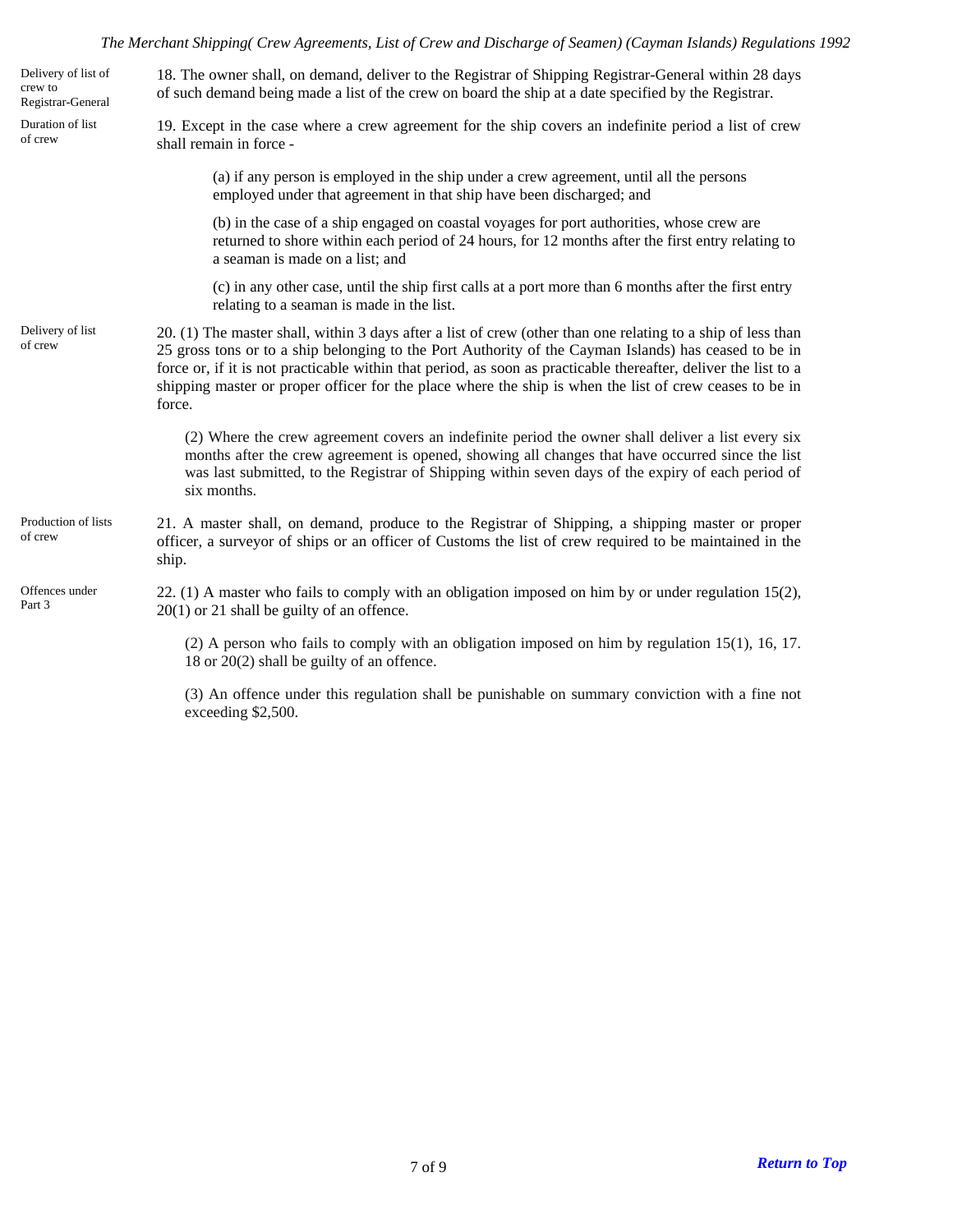# **PART 4 - DISCHARGE OF SEAMEN**

<span id="page-7-3"></span><span id="page-7-2"></span><span id="page-7-1"></span><span id="page-7-0"></span>

| Notice of discharge    | 23. (1) In the event of any dispute about a seaman's wages, and that dispute is at the time of<br>discharge to be submitted to a shipping master or proper officer under section 10 of the Act<br>(which relates to disputes about seamen's wages), then subject to regulation 24 the master of a<br>ship shall, not less than 48 hours before the seaman is discharged from the ship or, if it is not<br>practicable within that period, as soon as practicable thereafter, give a notice of discharge in<br>writing to a shipping master or proper officer for the place where the seaman is to be<br>discharged. |
|------------------------|---------------------------------------------------------------------------------------------------------------------------------------------------------------------------------------------------------------------------------------------------------------------------------------------------------------------------------------------------------------------------------------------------------------------------------------------------------------------------------------------------------------------------------------------------------------------------------------------------------------------|
|                        | (2) A notice of discharge shall contain the following particulars –                                                                                                                                                                                                                                                                                                                                                                                                                                                                                                                                                 |
|                        | (a) the name of the ship, its port of registry and official number;                                                                                                                                                                                                                                                                                                                                                                                                                                                                                                                                                 |
|                        | (b) the place, date and time of the seaman's discharge;                                                                                                                                                                                                                                                                                                                                                                                                                                                                                                                                                             |
|                        | (c) the capacity in which the seaman is employed in the ship.                                                                                                                                                                                                                                                                                                                                                                                                                                                                                                                                                       |
|                        | (3) If a notice of discharge relates to more than one seaman, it shall state, in addition to<br>the particulars specified in paragraph (2), the number of seamen being discharged.                                                                                                                                                                                                                                                                                                                                                                                                                                  |
| Discharge              | 24. A notice of discharge is not required in respect of a seaman discharged -                                                                                                                                                                                                                                                                                                                                                                                                                                                                                                                                       |
|                        | (a) if the seaman is to be discharged from a ship exempted from the requirements of<br>section 1 of the Act by regulation $4(1)$ ; or                                                                                                                                                                                                                                                                                                                                                                                                                                                                               |
|                        | (b) if the seaman is exempted from the requirements of section 1 of the Act by<br>regulation $4(2)$ .                                                                                                                                                                                                                                                                                                                                                                                                                                                                                                               |
| Procedure on discharge | 25. (1) Where a seaman is present when he is discharged:                                                                                                                                                                                                                                                                                                                                                                                                                                                                                                                                                            |
|                        | (a) the master, or one of the ship's officers authorised by him in that behalf, shall,<br>before the seaman is discharged -                                                                                                                                                                                                                                                                                                                                                                                                                                                                                         |
|                        | (i) if the seaman produces his discharge book to him, record in it the name of the<br>ship, its port of registry, gross or register tonnage and official number, the<br>description of the voyage, the capacity in which the seaman has been employed<br>in the ship, the date on which he began to be so employed and the date and place<br>of his discharge; or<br>(ii) if the seaman does not produce his discharge book to him, give to the<br>seaman a certificate of discharge containing the like particulars;                                                                                               |
|                        | (b) the master shall ensure that the seaman is discharged in the presence of -                                                                                                                                                                                                                                                                                                                                                                                                                                                                                                                                      |
|                        | (i) the master himself, or<br>(ii) the seaman's employer, or<br>(iii) a person authorised in that behalf by the master or employer;                                                                                                                                                                                                                                                                                                                                                                                                                                                                                 |
|                        | (c) the person mentioned in paragraph $(1)(b)$ in whose presence the seaman is being<br>discharged shall -                                                                                                                                                                                                                                                                                                                                                                                                                                                                                                          |
|                        | (i) make and sign an entry in the official log book recording the place, date and<br>time of the seaman's discharge; and<br>(ii) make and sign an entry in the crew agreement or, if there is a list of crew<br>separate from a crew agreement, in the list of crew, recording the place and date<br>of, and the reason for, the seaman's discharge, and                                                                                                                                                                                                                                                            |
|                        | (d) the seaman shall sign the entry in the crew agreement and list of crew referred to<br>in paragraph $(1)(c)(ii)$ .                                                                                                                                                                                                                                                                                                                                                                                                                                                                                               |
|                        | (2) Where a seaman is not present when he is discharged, the master, or a person<br>authorised in that behalf by the master, shall make the entries referred to in paragraph<br>$(1)(c)$ .                                                                                                                                                                                                                                                                                                                                                                                                                          |